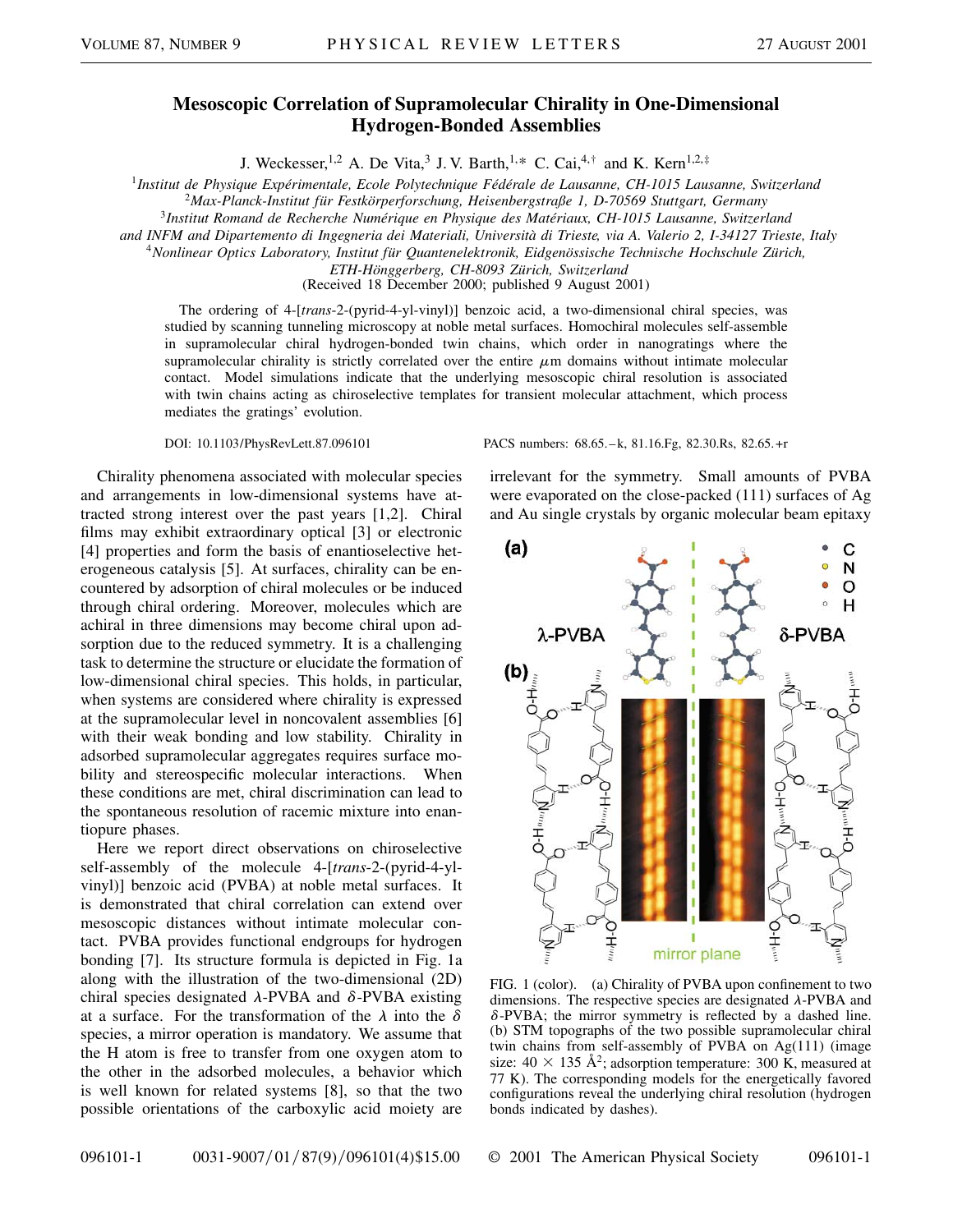under ultrahigh vacuum conditions. Because of the stochastic nature of the deposition process, it is expected that a racemic mixture evolves initially at the surface with a homogeneous distribution of both  $\lambda$  and  $\delta$  species. However, at ambient temperature the surface mobility of adsorbed PVBA is appreciable: The molecules undergo self-assembly and supramolecular twin chains stabilized by formation of hydrogen bonds evolve at the surface [9].

The scanning tunneling microscopy (STM) topographs of twin chains from different areas of the surface reproduced in Fig. 1b show that the constituent molecular rows can have two relative displacements, related by a mirror symmetry. The twin chains thus display supramolecular chirality. To identify the underlying driving forces, we performed molecular dynamics (MD) simulations based on a force field. The model takes into account intermolecular electrostatic and short-range Pauli repulsive interactions, while the presence of the metal substrate is accounted for by an image charge potential [10]. Energetically preferred twin chains consist of exclusively one chiral species as depicted in Fig. 1b. They are stabilized by strong head-to-tail  $OH \cdots N$  hydrogen bonds between PVBA endgroups. The preferred location of the corresponding OH groups is at the external side of the twin chain. The negatively charged double-bonded O atoms point towards the pyridile moiety of the adjacent molecule, suggestive of weak lateral bonding [9]. The antiparallel arrangement and the shift of the rows account for a twin chain formation energy of  $\sim$ 0.2 eV/molecule and corroborate a detailed analysis of high-resolution STM data [9]. In contrast, the energies of racemic chains are found to be higher by a few percent and their structural properties are not in accordance with the STM observations. This implies that there is chiral recognition in the formation of twin chains [11]. Stereochemical considerations let the effect be rationalized: The crooked shape of the molecule promotes optimal sideward bonding of the carboxylic acid group only when it smoothly matches the bending of its antiparallel counterpart, which corresponds to the condition of identical chirality. The findings can be considered as the onedimensional limit for the spontaneous chiral resolution (i.e., the separation of the two chiral species) in a racemic mixture [12].

The STM data depicted in Fig. 2 reveal, moreover, that the separation is not restricted locally to individual assemblies. The twin chains form nanogratings extending over  $\mu$ m-size domains at Au(111) or Ag(111) surfaces [9], whereby only one handedness is present in a domain. In view of the above analysis, this implies a spontaneous chiral resolution of PVBA at the mesoscopic scale. However, in marked contrast to earlier investigations (e.g., [1,12]), this is not reflected in an intimate contact of the constituent molecules forming a crystal. If we were dealing simply with the 2D analog of the growth of an enantiopure crystal from a chiral seed in a solution, the formation of 2D islands instead of the observed 1D gratings would prevail.





FIG. 2 (color). STM data demonstrating the mesoscopic ordering and spontaneous chiral resolution of PVBA at close-packed noble metal surfaces (adsorption temperature: 300 K, measured at 77 K). Only one supramolecular chirality of the molecular twin chains exists within rotational domains extending in the  $\mu$ m range. At the Au(111) surface shown in (a) a  $\lambda$  domain oriented along substrate elbow defects has formed exhibiting long-range chiral correlation over a distance of  $\approx$ 120 Å (grey double lines are due to the Au surface reconstruction). At Ag(111), the periodicity of the gratings can be tuned by variation of the coverage, which is visualized for both  $\lambda$  and  $\delta$  domains in (b) and (c), respectively.

At Au(111), a grating with  $\approx$ 120 Å periodicity is formed at small coverages (cf. Fig. 2a) due to preferential orientation of the twin chains with the elbow defects of the reconstructed substrate [13]. On Ag(111), regular gratings form whereby the periodicity can be tuned by the amount of the deposited material in the range  $25-50$  Å (Figs. 2b) and 2c). Accordingly, MD results indicate that the twin chains repel each other as a consequence of their external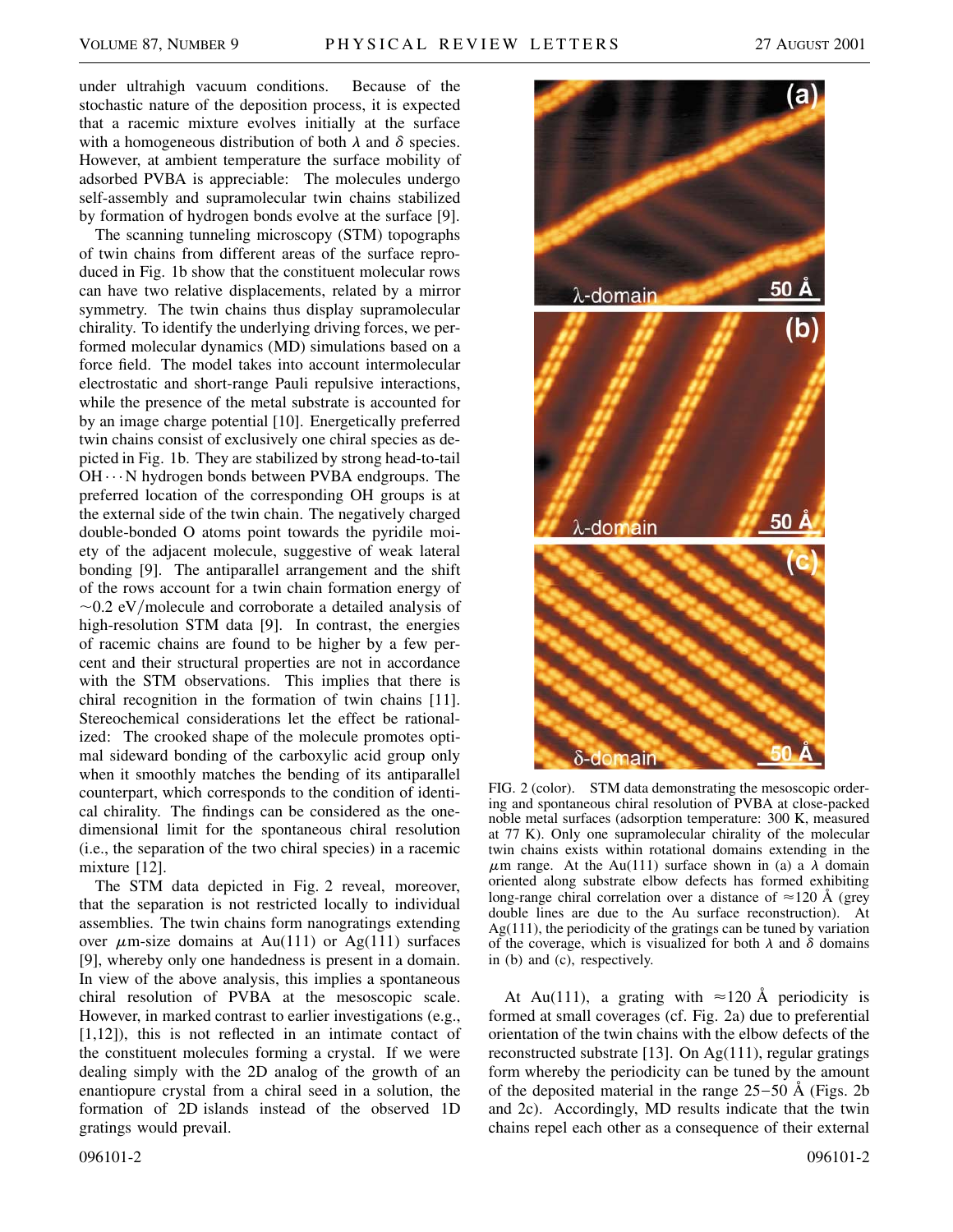positive polarity. This favors the formation of a grating over 2D island formation. Nevertheless, long-range electrostatic effects cannot mediate chiroselective interactions inducing the chirality signature from one twin chain to the next over distances in the nanometer range [14].

It is thus concluded that the origin of the chiral resolution is related to the mechanism of the gratings' formation. In order to clarify this issue, metastable configurations were investigated. With deposition of additional PVBA on a grating at  $Ag(111)$  held at 160 K, the newly arriving molecules arrange into ramified structures which are attached to the twin chains by coupling of PVBA endgroups (Fig. 3a). Upon gentle annealing at 225 K, the molecular mass transport at the surface is restricted to short distances and new metastable structures evolve, such as the twin chain segment diagonally interconnecting two neighboring molecular rows shown in Fig. 3b. The segment's chirality is different from the original domain. In Fig. 3c, chirality switches at defects in a newly formed twin chain are visualized. These findings substantiate the statement that the molecular beam provides a racemic mixture in the absence of surface mobility. Moreover, it can be seen in Figs. 3b and 3c that the triple chains have formed, where the relative displacement of the previously existing twin chain is continued. Such triple chains are the most typical metastable structure. By contrast, quadruple chains are never observed, which signals that they are energetically unfavorable. Upon annealing of metastable configurations to 300 K, gratings similar to those shown in Fig. 2 are obtained.

The metastable triple chains were analyzed by MD simulations. The energetically preferred configuration reproduced in Fig. 4a is in agreement with the observed displacements of the molecular rows and associated with a cohesive energy per molecule slightly inferior to that of the twin chain. Again exclusively one chiral species must be employed, whereby the double-bonded oxygen atom of the amended lower row must be oriented towards the chain interior to achieve metastability (this implies a reversal of the carboxylic acid moiety with respect to the uppermost row, whence the amended species is designated  $\lambda_{\rm rot}$ ). Thus, chiral recognition is similarly operative in the formation of triple chains. This offers a clue to understand the mesoscopic chiral resolution. The metastability of triple chains signals that they act as intermediate species in the evolution of the grating and proliferate the chirality signature as chiral precursors. It is consequently deduced that self-replication of supramolecular chirality takes place in the course of the gratings' evolution. The suggested mechanism is based on the MD results in Figs. 4b and 4c. They depict the transient attachment of a fourth row to a triple chain. The modeling indicates that again the most stable bonding is achieved when the fourth row is formed with the same PVBA chiral species as the template triple chain. However, this configuration readily disrupts upon a flip of the H atom in the third-row benzoic acid moiety, leading to two identical twin chains repelling each other.



FIG. 3. Metastable structures upon deposition of additional PVBA on Ag(111) decorated by a regular supramolecular grating. In the STM topograph in (a) the situation right after adsorption at 160 K is depicted: ramified molecular branches evolved between the molecular twin chains, where the molecules are coupled via the attractive interactions between the endgroups. Upon gentle annealing at 225 K, the limited surface mass transport leads to metastable configurations, as shown in (b) and (c). The presence of defects and twin chain segments with mixed chirality ascertains the presence of both 2D chiral species in the imaged regions. Chirality switches in (c) are marked by arrows. As a typical feature, triple chains evolve where the relative molecular displacement of the previously existing twin chains is continued.

The corresponding unzipping of twin chains and their repulsive interactions can actually be observed for higher coverages, where due to space limitations 2D islands evolve. This is demonstrated by the STM image reproduced in Fig. 4d, where homochiral twin chains shear off from an island. There is an overall gain in total energy  $(-0.01$  eV per chain segment) when the electrostatic repulsion is minimized. The large size of the observed gratings is thus associated with the initial formation of a one-dimensional chiral germ which is replicated over the